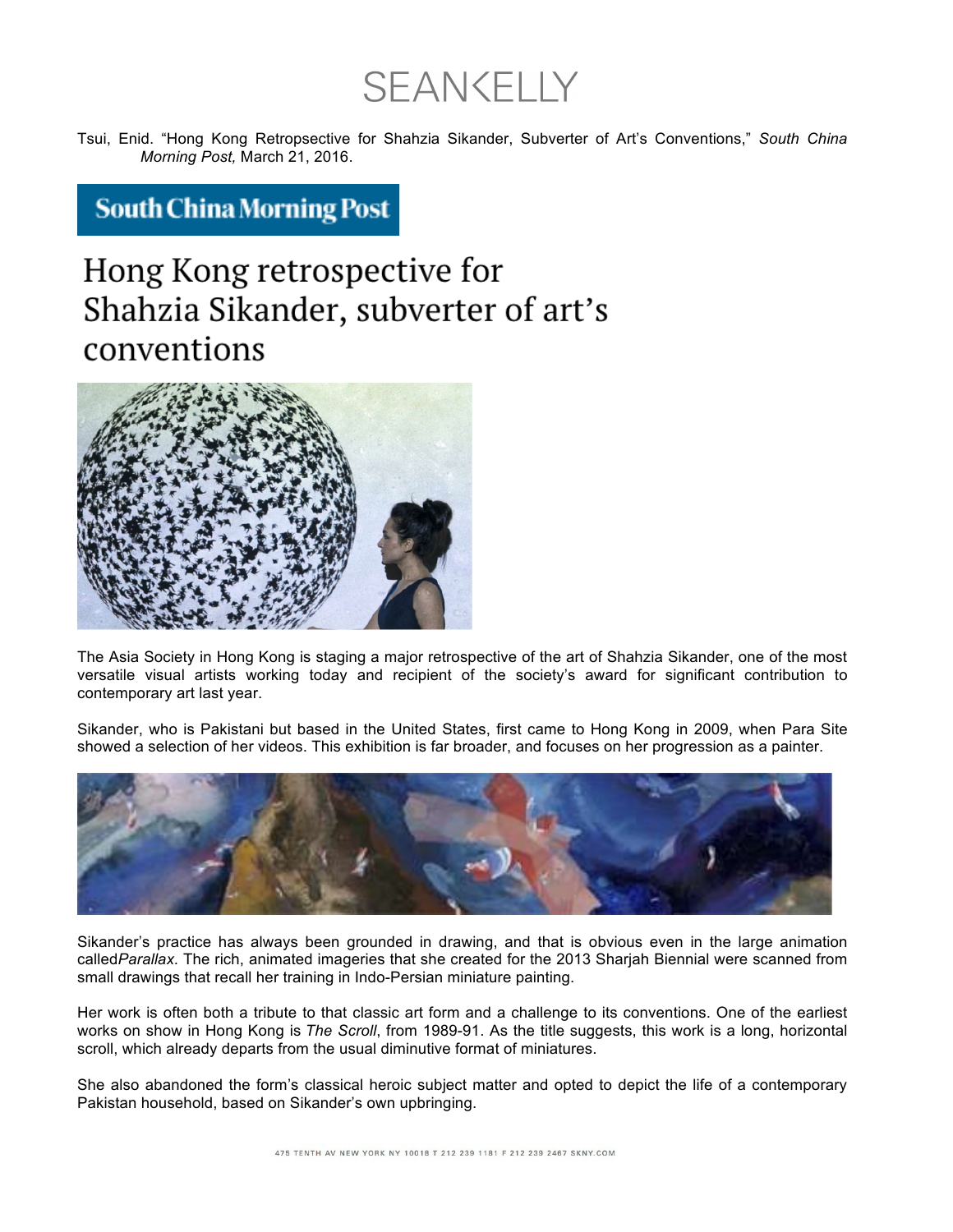In each room, members of the extended family can be seen doing perfectly normal things, like packing to go on holiday or checking the contents of the refrigerator. The fine, detailed outlines, vivid colours and multiple vantage points chime with tradition; a red fence behind the house – a repeated motif in her work – represents a continuing narrative with links to history.



History flows strongly throughout her work. It is in the brown tint of the paper used for *The Scroll*, stained as it is with tea, a commodity inseparable from British colonial power; in the figure of The Company Man who shows up repeatedly in her work, a pot-bellied employee of the East India Company who helped build an empire; in the Hindu icons she appropriates, images that would have been radical when she was growing up under the military dictatorship of President Muhammad Zia-ul-Haq, who was intent on Islamising Pakistan.

At the same time, a counter narrative provided by Sikander's personal history often challenges the generality of the big historic backdrops. The artist grew up a Muslim, attended a Catholic school, and was fortunate to come from a liberal, well-educated household that believed in empowering its women despite General Zia's introduction of new ways to oppress women.

"In public, the whole country was being homogenised at a time when a lot of different people had just moved to Pakistan after Partition [in 1947, when Pakistan and India were created with British India's independence]. For example, religion was being institutionalised. But in private, it was very different," she says.

She also found when she moved to theUS in the 1990s that she wasn't fitting into easy categories either. "I decided the experience of the diaspora wasn't for me. It was my choice to move there. I am comfortable in my skin. It's only a slight dislocation," she says.